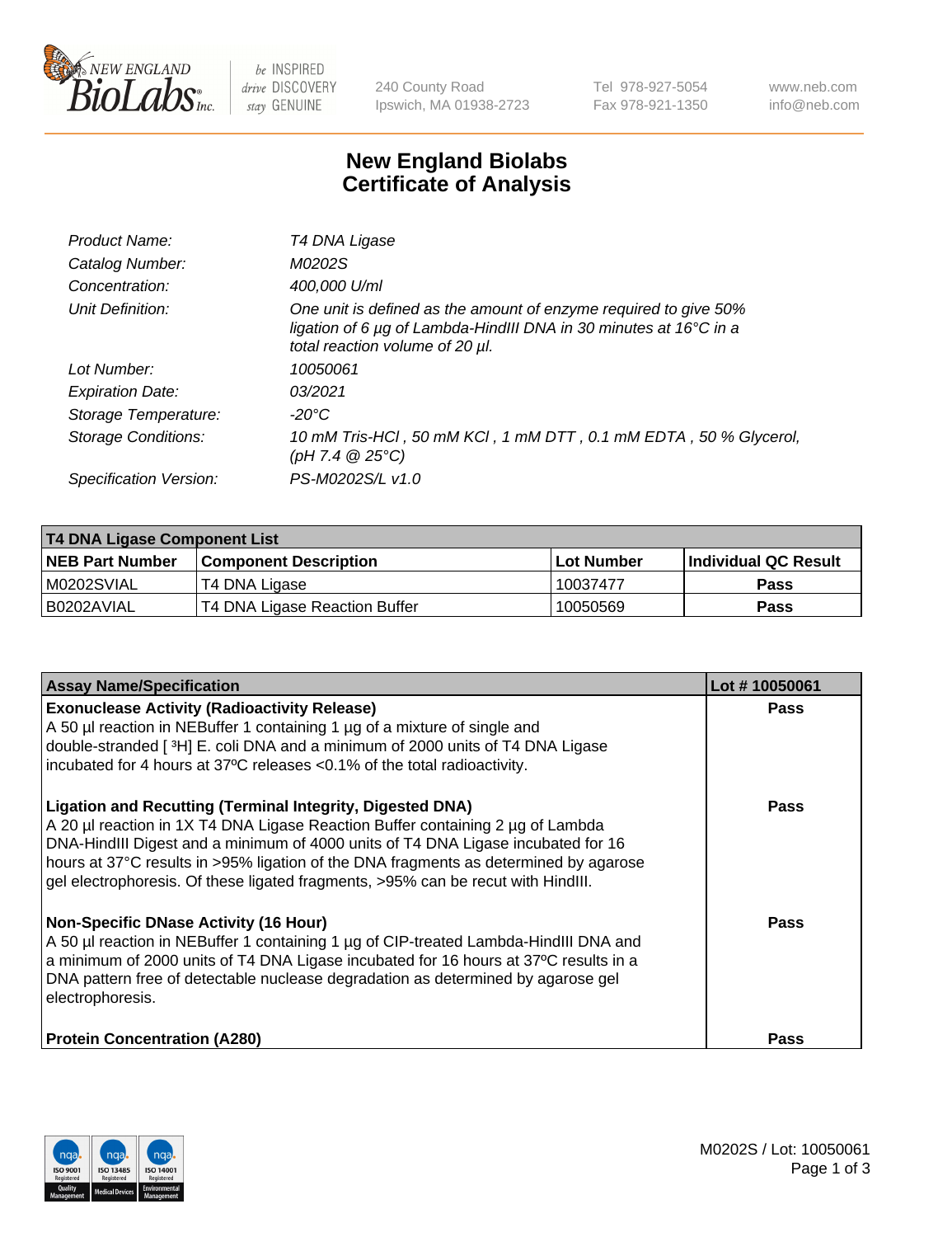

be INSPIRED drive DISCOVERY stay GENUINE

240 County Road Ipswich, MA 01938-2723 Tel 978-927-5054 Fax 978-921-1350

www.neb.com info@neb.com

| <b>Assay Name/Specification</b>                                                                                                                                                                                                                                                                                                                                                                             | Lot #10050061 |
|-------------------------------------------------------------------------------------------------------------------------------------------------------------------------------------------------------------------------------------------------------------------------------------------------------------------------------------------------------------------------------------------------------------|---------------|
| The concentration of T4 DNA Ligase is 0.4 mg/ml +/- 10% as determined by UV<br>absorption at 280 nm. Protein concentration is determined by the Pace method using<br>the extinction coefficient of 57,675 and molecular weight of 55,292 daltons for T4<br>DNA Ligase (Pace, C.N. et al. (1995) Protein Sci., 4, 2411-2423).                                                                                |               |
| <b>Protein Purity Assay (SDS-PAGE)</b><br>T4 DNA Ligase is ≥ 95% pure as determined by SDS-PAGE analysis using Coomassie Blue<br>detection.                                                                                                                                                                                                                                                                 | Pass          |
| qPCR DNA Contamination (E. coli Genomic)<br>A minimum of 2000 units of T4 DNA Ligase is screened for the presence of E. coli<br>genomic DNA using SYBR® Green qPCR with primers specific for the E. coli 16S rRNA<br>locus. Results are quantified using a standard curve generated from purified E. coli<br>genomic DNA. The measured level of E. coli genomic DNA contamination is ≤ 1 E. coli<br>genome. | Pass          |
| <b>RNase Activity (Extended Digestion)</b><br>A 10 µl reaction in NEBuffer 4 containing 40 ng of a 300 base single-stranded RNA<br>and a minimum of 1 µl of T4 DNA Ligase is incubated at 37°C. After incubation for 16<br>hours, >90% of the substrate RNA remains intact as determined by gel electrophoresis<br>using fluorescent detection.                                                             | Pass          |
| <b>Single Stranded DNase Activity (FAM-Labeled Oligo)</b><br>A 50 µl reaction in CutSmart® Buffer containing a 20 nM solution of a fluorescent<br>internal labeled oligonucleotide and a minimum of 10,000 units of T4 DNA Ligase<br>incubated for 16 hours at 37°C yields <5% degradation as determined by capillary<br>electrophoresis.                                                                   | <b>Pass</b>   |
| <b>DNase Activity (Labeled Oligo, 3' extension)</b><br>A 50 µl reaction in CutSmart® Buffer containing a 20 nM solution of a fluorescent<br>labeled double-stranded oligonucleotide containing a 3' extension and a minimum of<br>10,000 units of T4 DNA Ligase incubated for 16 hours at 37°C yields <5% degradation<br>as determined by capillary electrophoresis.                                        | Pass          |
| <b>DNase Activity (Labeled Oligo, 5' extension)</b><br>A 50 µl reaction in CutSmart® Buffer containing a 20 nM solution of a fluorescent<br>labeled double-stranded oligonucleotide containing a 5' extension and a minimum of<br>10,000 units of T4 DNA Ligase incubated for 16 hours at 37°C yields <5% degradation<br>as determined by capillary electrophoresis.                                        | Pass          |
| Double Stranded DNase Activity (Labeled Oligo)<br>A 50 µl reaction in CutSmart® Buffer containing a 20 nM solution of a fluorescent<br>labeled double-stranded oligonucleotide containing a blunt end and a minimum of                                                                                                                                                                                      | Pass          |